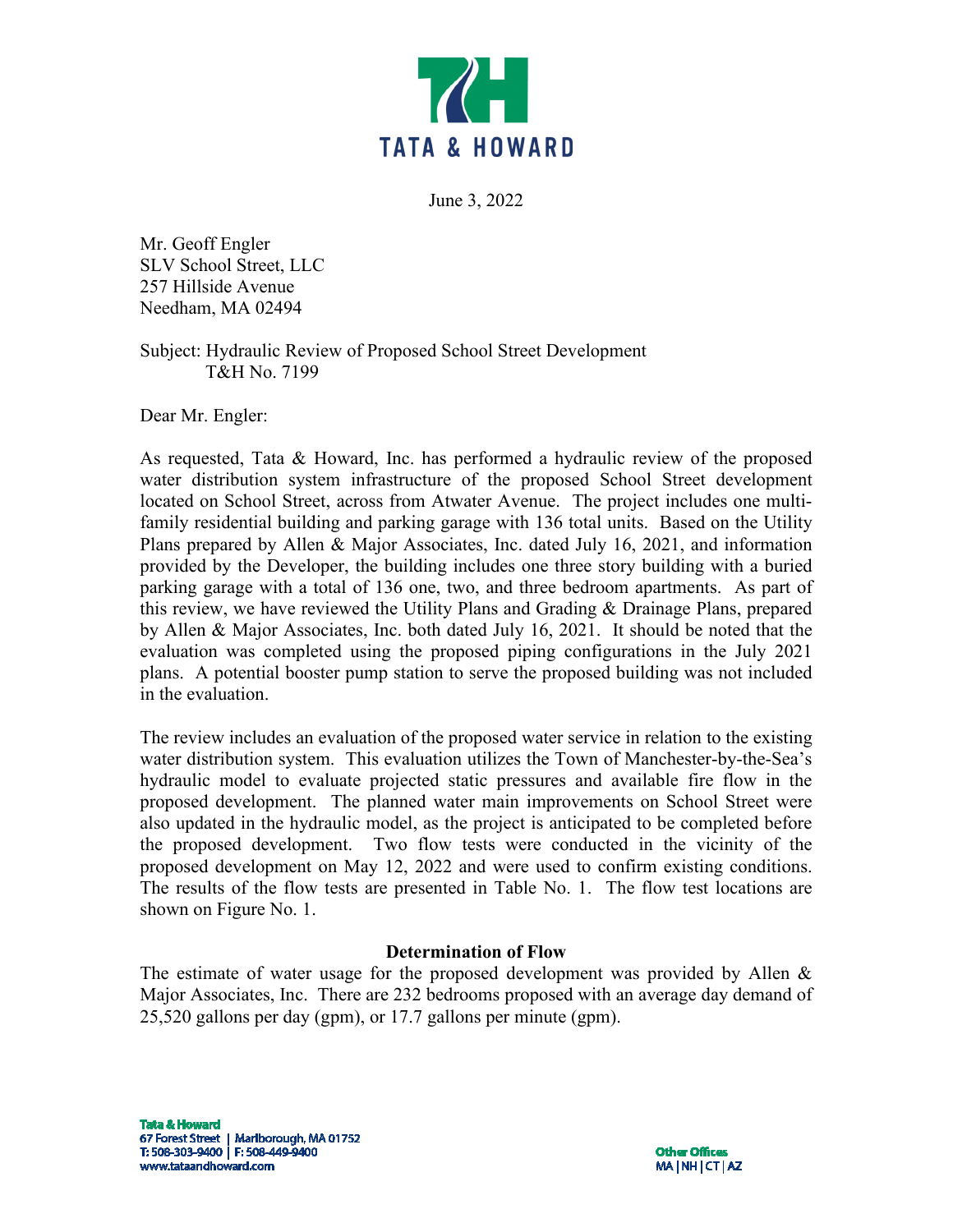Typically, the highest observed maximum daily demand (MDD) to ADD ratio is used to predict future MDD. According to the demand summary completed in the 2018 Capital Efficiency Plan based on the Town's Annual Statistical Reports from 2013 to 2016, the highest MDD/ADD ratio occurred in 2016. The 2016 MDD/ADD ratio of 3.20 was used to estimate the MDD for the proposed development. Using this factor and the ADD of 25,520 gpd, the estimated MDD at the proposed development is 81,664 gpd. The estimated ADD and MDD does not include water usage associated with irrigation. If the proponent plans to use water for any irrigation purposes, the proponent should provide the information on anticipated irrigation usage to further evaluate the estimated demands in comparison to the available supply.

The peak hour demand of the proposed development was estimated with a peaking factor of six times the average day demand, a total of approximately 106 gpm. These flows were added to the maximum day demand (MDD) for the existing system of approximately 1.4 million gallons per day, or approximately 970 gpm.

## **Site Plans**

Based on the preliminary water main configuration presented by the proponent in the Site Plans, we offer the following comments and recommendations.

- 1. In general, fire hydrants should be placed at an interval of approximately 500 feet and isolation valves at an interval of 1,000 feet, in accordance with standard waterworks practice. Currently, the fire hydrants and isolation valves are not placed to meet these intervals. Final hydrant locations should be approved by the Manchester-by-the-Sea Water and Fire Departments. We recommend installing valves at intervals of 1,000 feet to allow for isolated shutdowns, if necessary, in the future.
- 2. The proposed pipe material and diameter are not provided. All proposed pipe should be a minimum of 8-inch diameter and be Class 52 cement lined ductile iron pipe.

## **Hydraulic Evaluation**

Tata & Howard conducted hydraulic simulations using the model of the existing Manchester-by-the-Sea water distribution system. The model was updated to include approximately 3,700 linear feet of new 8-inch diameter water main on School Street from the existing distribution system main near the Essex County Club driveway to driveway of the proposed development and approximately 1,750 linear feet of 8-inch diameter water main within the new development. The 3,700 feet of water main on school street includes replacement of approximately 1,350 linear feet of existing 6-inch diameter main on School Street. This evaluation also incorporates the ongoing cleaning and lining project on School Street from the Central Street intersection to the Essex County Club driveway. According to the Grading and Drainage Plan, the maximum ground elevation in the new development is approximately 124 feet above mean sea level (MSL). This

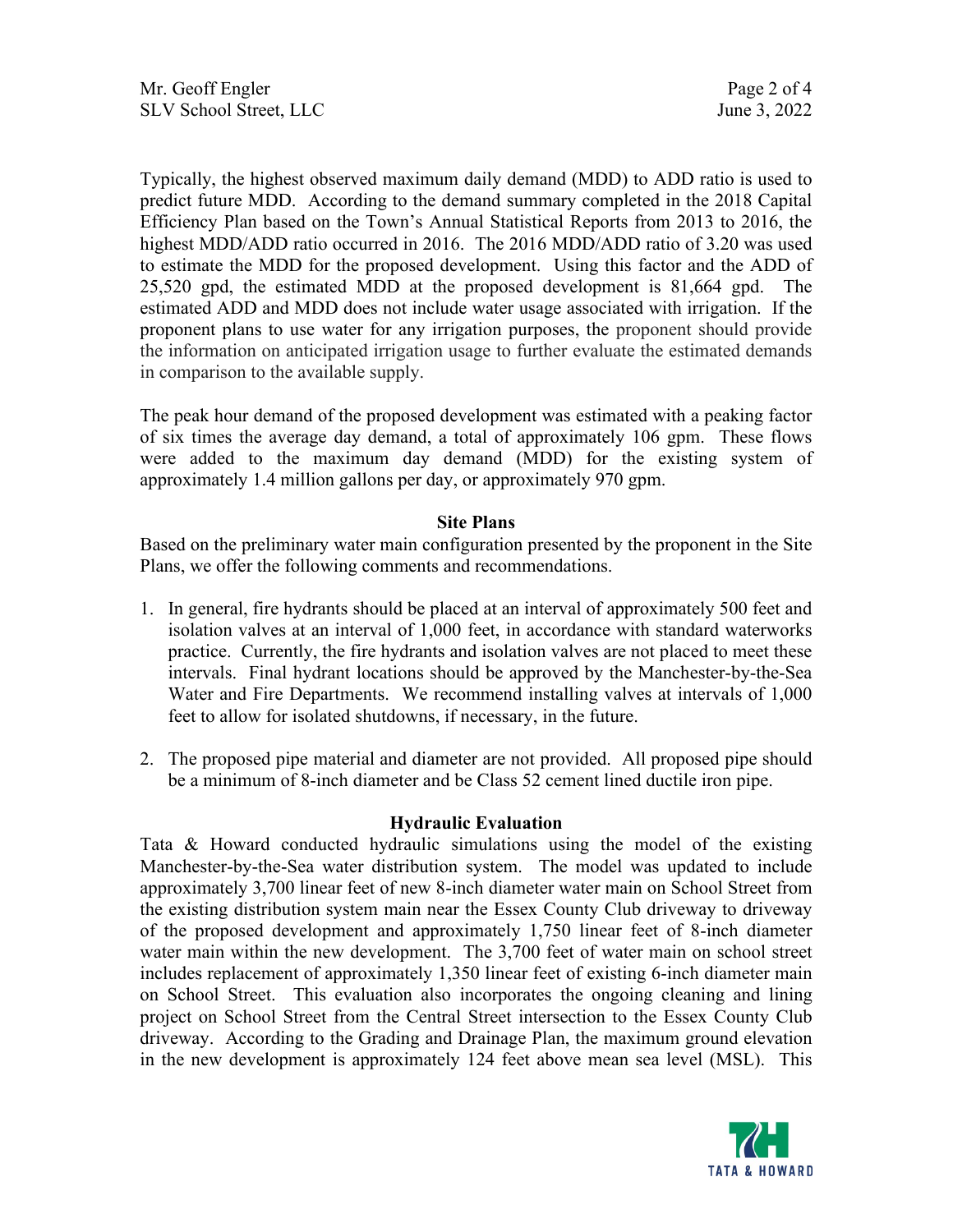location is where the proposed water service is shown entering the building. The ground elevation on School Street at the proposed driveway is approximately 51 feet above MSL. The static pressures at these two locations are shown on Figure No. 1.

The model simulation was completed using the existing MDD for the Manchester-by-the-Sea system with the additional estimated demand from the proposed development. The Moses Hill Standpipe was set at a hydraulic grade line elevation of approximately 262 feet above MSL, and the Water Treatment Plant was online. The results of the simulations show that the static pressure at the connection to the proposed building (ground elevation 124 feet above MSL) under MDD conditions is approximately 57 pounds per square inch (psi). The static pressure on School Street at the proposed driveway is approximately 90 psi. The Massachusetts Department of Environmental Protection (MassDEP) published Guidelines for Public Water Systems recommend a minimum pressure of 35 psi at ground level under average day, maximum day, and peak hour demand condition. For mains or individual service lines where static pressure is above 100 psi, it is recommended that pressure reducing devices be utilized.

The developer has submitted a needed fire flow of 1,000 gpm at 20 psi. The 2014 ISO Guidelines for Determination of Needed Fire Flow states that where evidence is available from local fire or building officials to document the installation, approval, testing, and maintenance of the sprinkler system as defined in Chapter 6 of the NFPA Standard, the needed fire flow shall be the greater of the demand at the base of the sprinkler system riser or 1,000 gpm at 20 psi.

It is recommended that a distribution system provide a minimum pressure of 20 psi at ground level throughout the system under MDD during a fire event. Information obtained from the hydraulic model indicates that an estimated available fire flow of approximately 650 gpm is available within the proposed development while maintaining 20 psi throughout the distribution system under MDD conditions. If the 3,700 linear feet of new 8-inch diameter water main from the Essex County Club driveway to the new development was 12-inch diameter ductile iron water main, the estimated available fire flow within the development would be approximately 1,000 gpm.

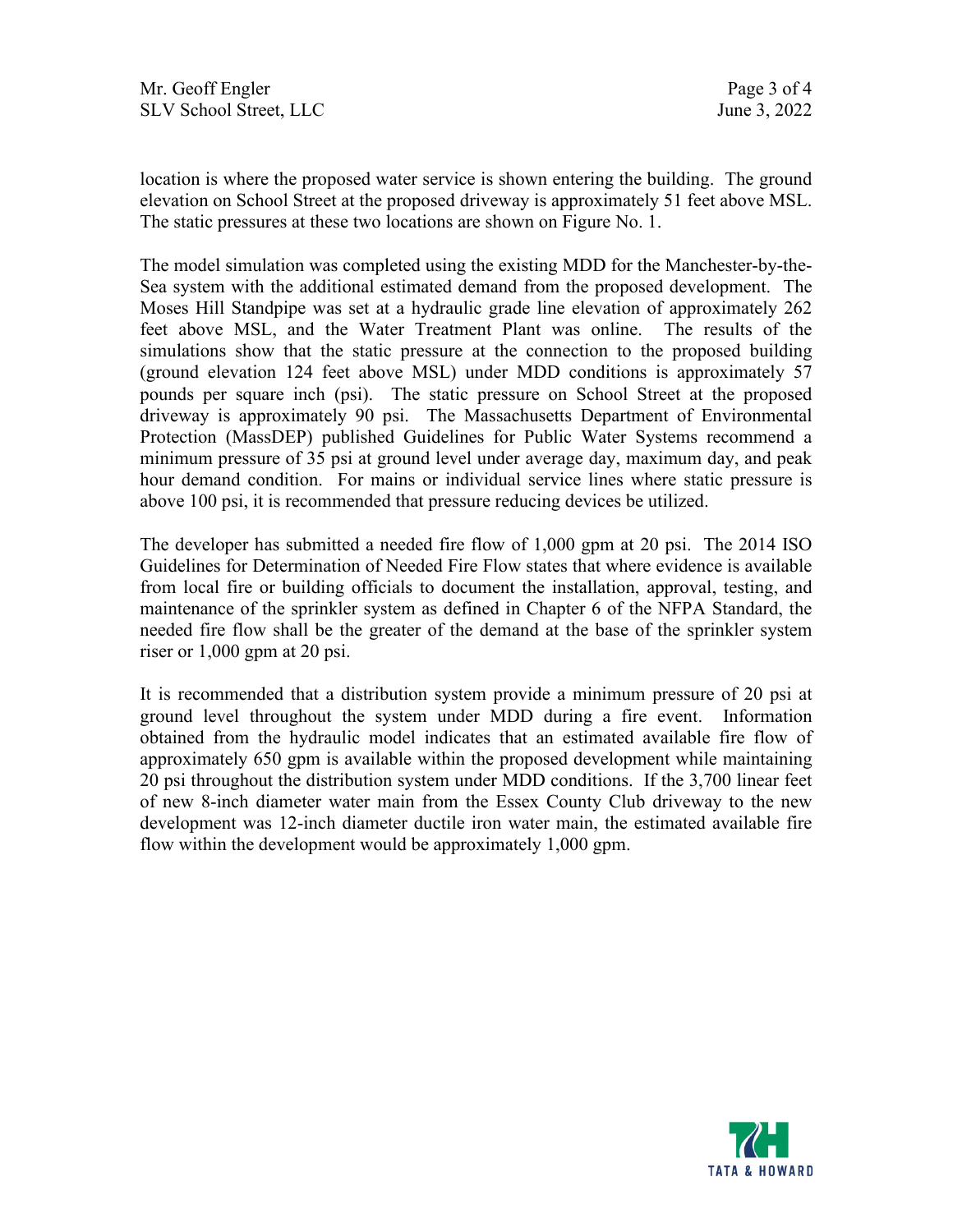Mr. Geoff Engler Page 4 of 4<br>SLV School Street, LLC June 3, 2022 SLV School Street, LLC

We appreciate the opportunity to assist you on this important matter. If you have any questions regarding this letter, please contact our office.

Sincerely,

TATA & HOWARD, INC.

Justine Canoll

Justine M. Carroll, P.E. Vice President

cc: Charles Dam, MBTS

Attachments

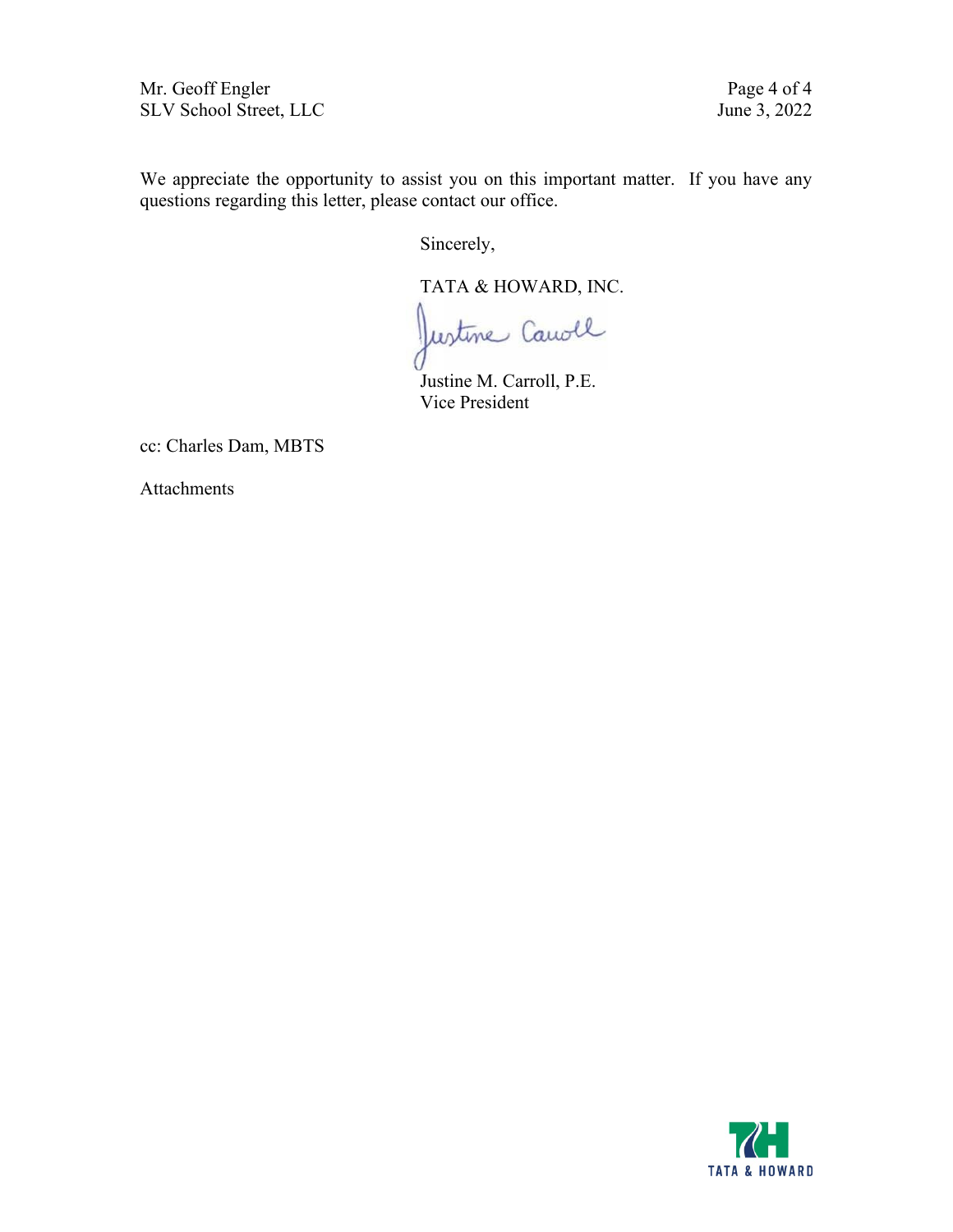**Table No. 1 Flow Test Results (May 12, 2022)**

|                                              | <b>Static Pressure</b>                    |                                              | <b>Residual Pressure</b>                     |                                         |                                                                 |
|----------------------------------------------|-------------------------------------------|----------------------------------------------|----------------------------------------------|-----------------------------------------|-----------------------------------------------------------------|
| <b>Location of Flowing</b><br><b>Hydrant</b> | <b>Flowing</b><br><b>Hydrant</b><br>(psi) | <b>Residual</b><br><b>Hydrant A</b><br>(psi) | <b>Residual</b><br><b>Hydrant A</b><br>(psi) | <b>Observed</b><br><b>Flow</b><br>(gpm) | <b>Estimated</b><br><b>Available Flow</b><br>at 20 psi<br>(gpm) |
| School Street at Hidden<br>Ledge Road        | 97                                        | 96                                           | 69                                           | 590                                     | 1,030                                                           |
| 13-19 Mill Street                            | 100                                       | 95                                           | 18                                           | 650                                     | 640                                                             |